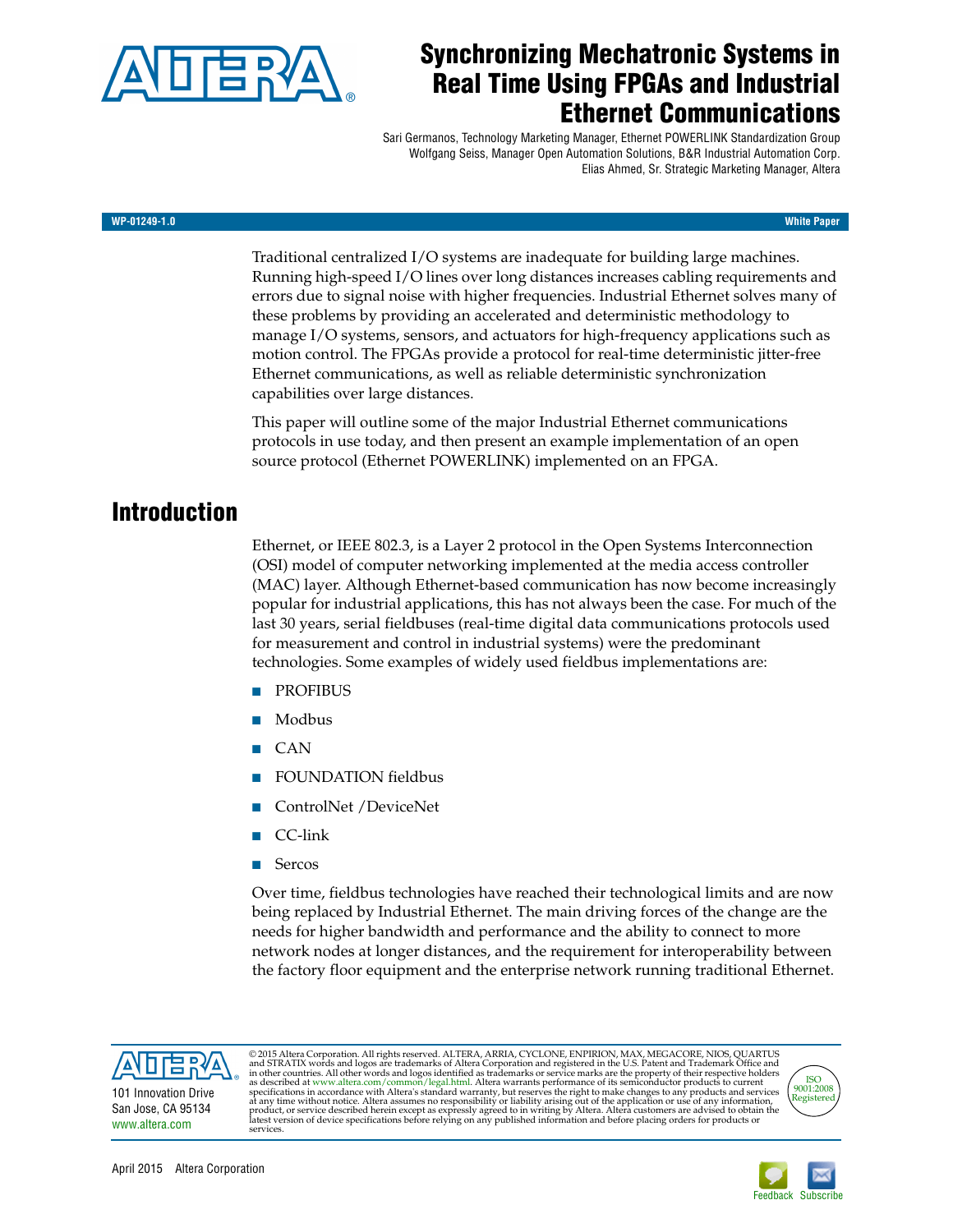Furthermore, the ubiquity of IEEE 802.3 Ethernet devices has reduced component costs to the point that Ethernet in the factory is now a viable low-cost alternative to fieldbus systems.

However, standard Ethernet is not without its challenges, since it is based on a "shared" medium concept. Historically, this shared medium was the Ethernet cable, and the Carrier Sense Multiple Access with Collision Detection (CSMA/CD) algorithm resulted in non-deterministic wait times that are unacceptable for many industrial applications such as motion control. Modern Ethernet equipment now employs full-duplex links and near-to-zero delay switches with queuing. Although an improvement, the non-deterministic factor is still present, as the unknown latency is now occurring within the switch queue rather than on the link.

The next sections outline the major Industrial Ethernet protocols in use today and the technologies they leverage to guarantee deterministic behavior. Finally, Ethernet POWERLINK, an open source protocol, is used as a working example of how such technologies are implemented.

# **How Does Industrial Ethernet Work?**

Standard Ethernet is non-deterministic due to the nature of the underlying CSMA/CD algorithm. All industrial Ethernet protocols address this non-determinism by either adding mechanisms at a higher layer of the OSI model or by applying modifications to the Ethernet protocol and frame handling at OSI Layer-2. The Layer-2 modified protocols by definition require dedicated hardware such as ASICs, ASSPs, or FPGAs. Industrial Ethernet protocols working at Layers-3 and above can simply be implemented in software with any standard Ethernet MAC.

The major Industrial Ethernet protocols in use today are Modbus/TCP, PROFINET RT/IRT, EtherNet/IP, Ethernet POWERLINK, EtherCAT, Sercos III, and CC-Link. The next section briefly outlines the features of these protocols.

#### **Modbus/TCP**

Modbus was originally developed by Modicon (now Schneider Electric). Modbus is an application layer protocol that establishes master-slave and client-server communication between devices. Modbus/TCP simply takes the Modbus instruction set and wraps TCP/IP around it. It is essentially the Modbus RTU protocol with a TCP interface that runs on Ethernet.

#### **PROFINET**

PROFINET is the Industrial Ethernet version of the fieldbus technology referred to as PROFIBUS. Originally developed by Siemens and the member companies of the PROFIBUS user organization, PNO, PROFINET has two main performance classes:

- *PROFINET-RT for soft real-time*—PROFINET-RT uses a standard Ethernet MAC. However, the TCP/IP layers are bypassed for time critical data to provide deterministic performance. This is a software-based solution.
- *PROFINET-IRT for hard real-time performance*—PROFINET-IRT requires dedicated hardware (either ASIC or FPGA) for both, the master and slave. It ensures hard real-time performance by allocating a portion of each cycle to hard-real time.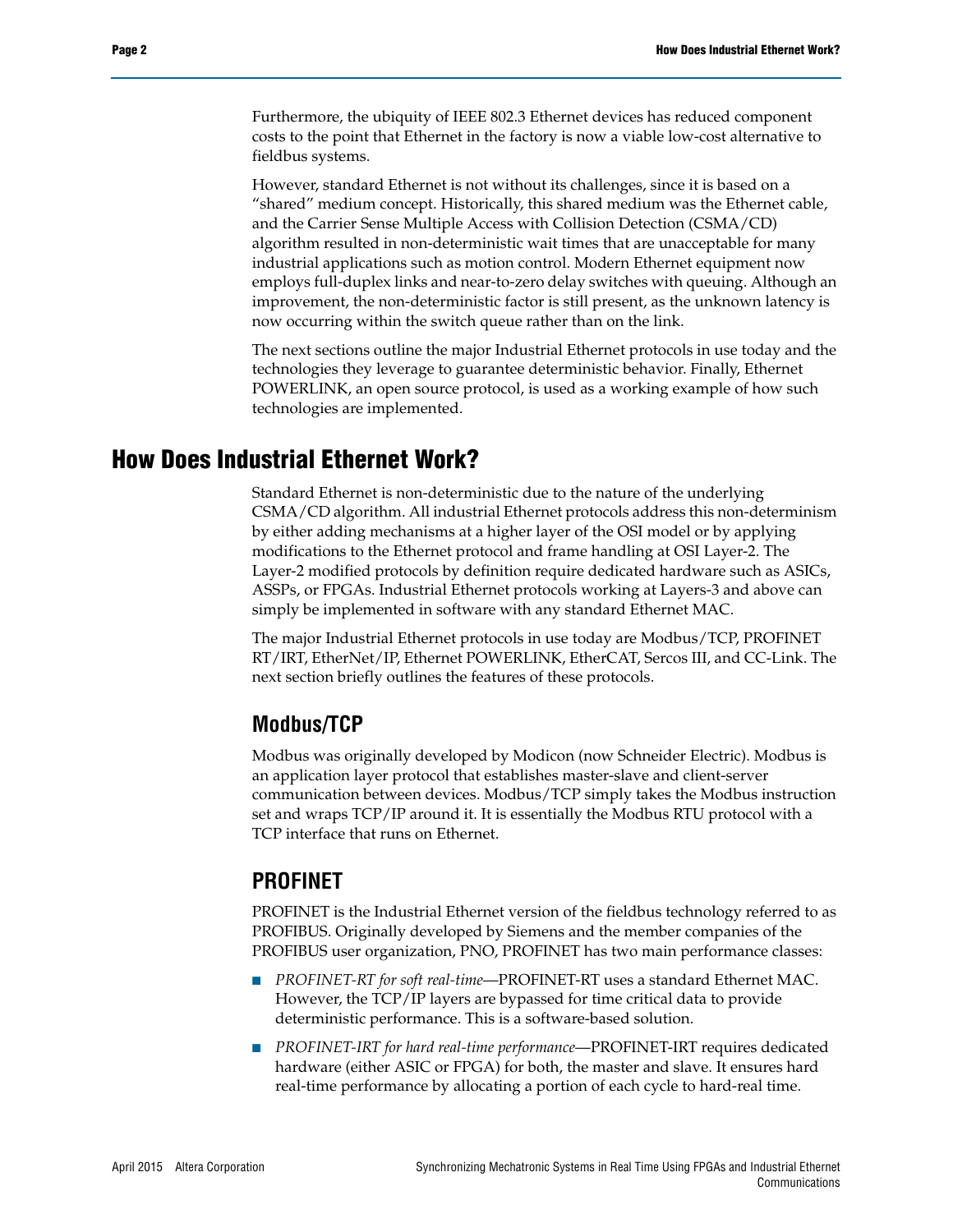### **EtherNet/IP**

EtherNet/IP was developed by Rockwell Automation and is currently managed by the ODVA group. It uses the standard IEEE 802.3 MAC and runs on the upper layers of the OSI layer model (session, presentation, application layers). EtherNet/IP can therefore be implemented in software. It is based on the producer/consumer model and employs both TCP/IP and UDP/IP for data transfer.

# **Ethernet POWERLINK**

POWERLINK is an Open Source protocol managed by the Ethernet POWERLINK Standardization Group (EPSG) and was originally introduced by B&R. POWERLINK achieves real-time performance via a mixed polling and time-slot procedure that only allows one node at a time to transmit data. The Managing Node (MN) controls the network access where it acts as the arbitrator of the connection to avoid collisions. Controlled Nodes (CN) only respond to requests from the MN. In one cycle, the MN polls each CN using a standard Ethernet frame, and each CN responds appropriately as shown in [Figure 1](#page-2-0).

POWERLINK can be implemented purely in software as both master and slave. However, to reach maximum performance, time-critical tasks can be moved to dedicated hardware such as FPGAs.

<span id="page-2-0"></span>



# **EtherCAT**

EtherCAT is an Ethernet-based fieldbus system originally invented by Beckhoff Automation and currently managed by the EtherCAT Technology Group (ETG). EtherCAT is a Layer-2 protocol that requires implementation in dedicated hardware on the slave side (ASIC or FPGA). A master may use any Ethernet MAC, since standard Ethernet frames are transmitted and received.

The EtherCAT frame that is sent from the master contains data for all network devices. Each EtherCAT slave selectively reads the data addressed to it from the frame and inserts data into the frame while it is passing through. As this processing is done "on-the-fly", a specialized Layer-2 implementation in hardware is required.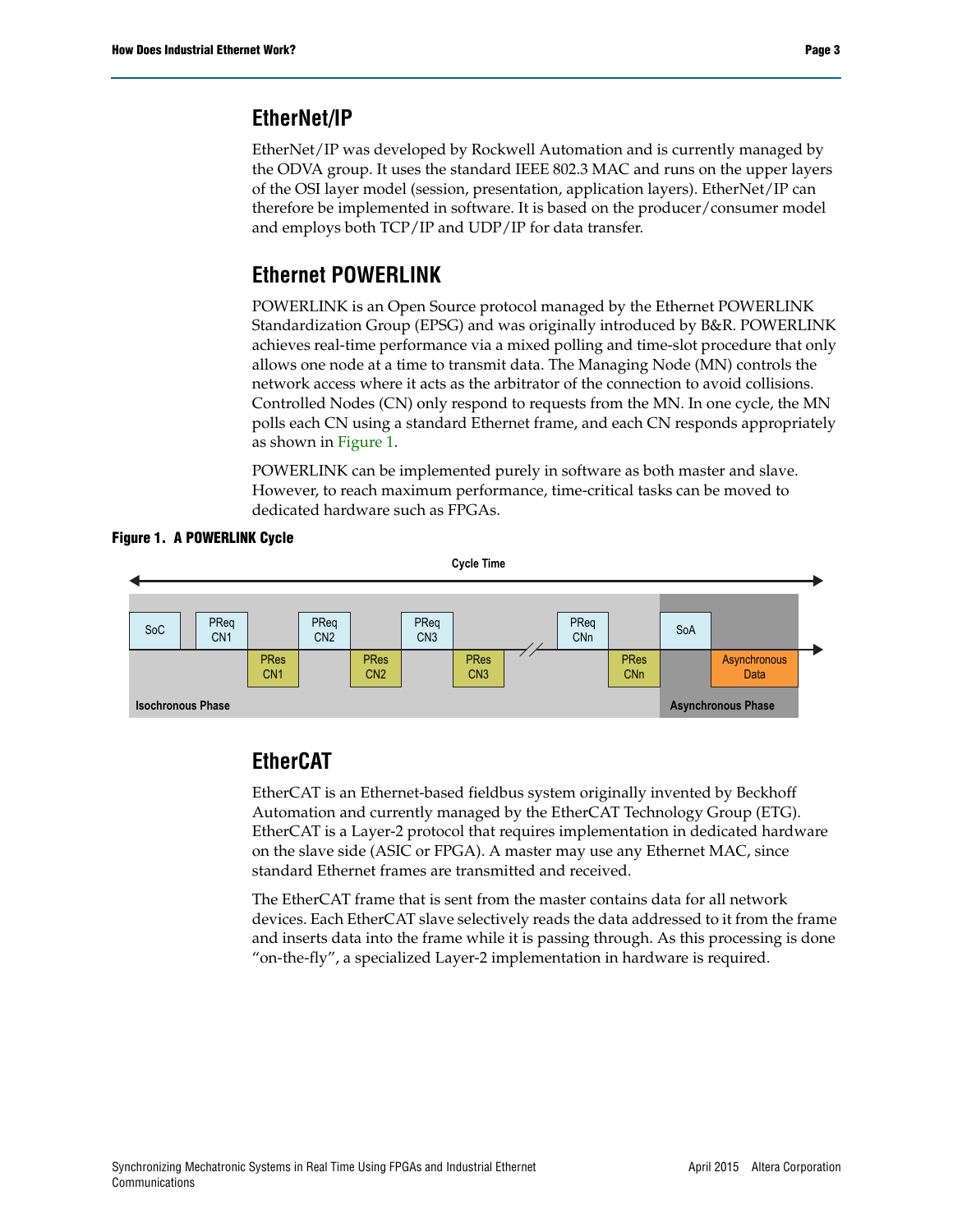#### **Sercos III**

Sercos III is an open digital interface based on standard Ethernet, developed by Bosch Rexroth Group and currently promoted by the Sercos Group. Sercos works on a producer/consumer model where the master initiates and ends the data transmission during a real-time cycle. [Figure 2](#page-3-0) shows a typical Sercos III cycle where the time slots are divided into a real-time and a non-real-time channel. This time slot reservation provides bandwidth for critical data to ensure collision-free data transfer. Sercos III uses dedicated hardware for both the master and slave, although a software-only solution is viable for the master.

#### <span id="page-3-0"></span>**Figure 2. Sercos III Clock Cycle**



### **CC-Link IE**

Originally developed by Mitsubishi and currently managed by the CC-Link Partner Association (CLPA). CC-Link IE ensures real-time behavior through the use of a token-passing technique to minimize collisions. It is currently the only Industrial Ethernet protocol implemented with 1 Gbps line speed. The technology is based on dedicated hardware (ASIC or FPGA) that handles the complete data link layer and transport layer.

### **Ethernet POWERLINK**

Industrial Ethernet adoption is expected to continuously increase in the upcoming years, and as outlined in the previous section, there are many different protocols available to meet the real-time Ethernet requirements for industrial automation. One of these protocols is Ethernet POWERLINK, which is described in more detail in this paper.

Ethernet POWERLINK is a patent-free, Open Source protocol that is very efficient and effective at handling both time-critical real-time data and high-throughput best-effort traffic at the same time. It combines the requirements for minimum system jitter as requested by high-precision motion control with demands for bandwidth used in industrial vision applications. All data is transferred on a single wire, typically following the Cat 5e or Cat7 cable standards.

### **How Ethernet POWERLINK Works**

As shown earlier in [Figure 1,](#page-2-0) the Ethernet POWERLINK cycle consists of the real-time isochronous phase and the non-real-time asynchronous phase. The cycle is initiated by the MN issuing a Start-of-Cycle (SoC) frame. This frame is used for network synchronization and indicates to each CN to sample its input data as well as to set active the latest received output data. In the isochronous phase, the MN sends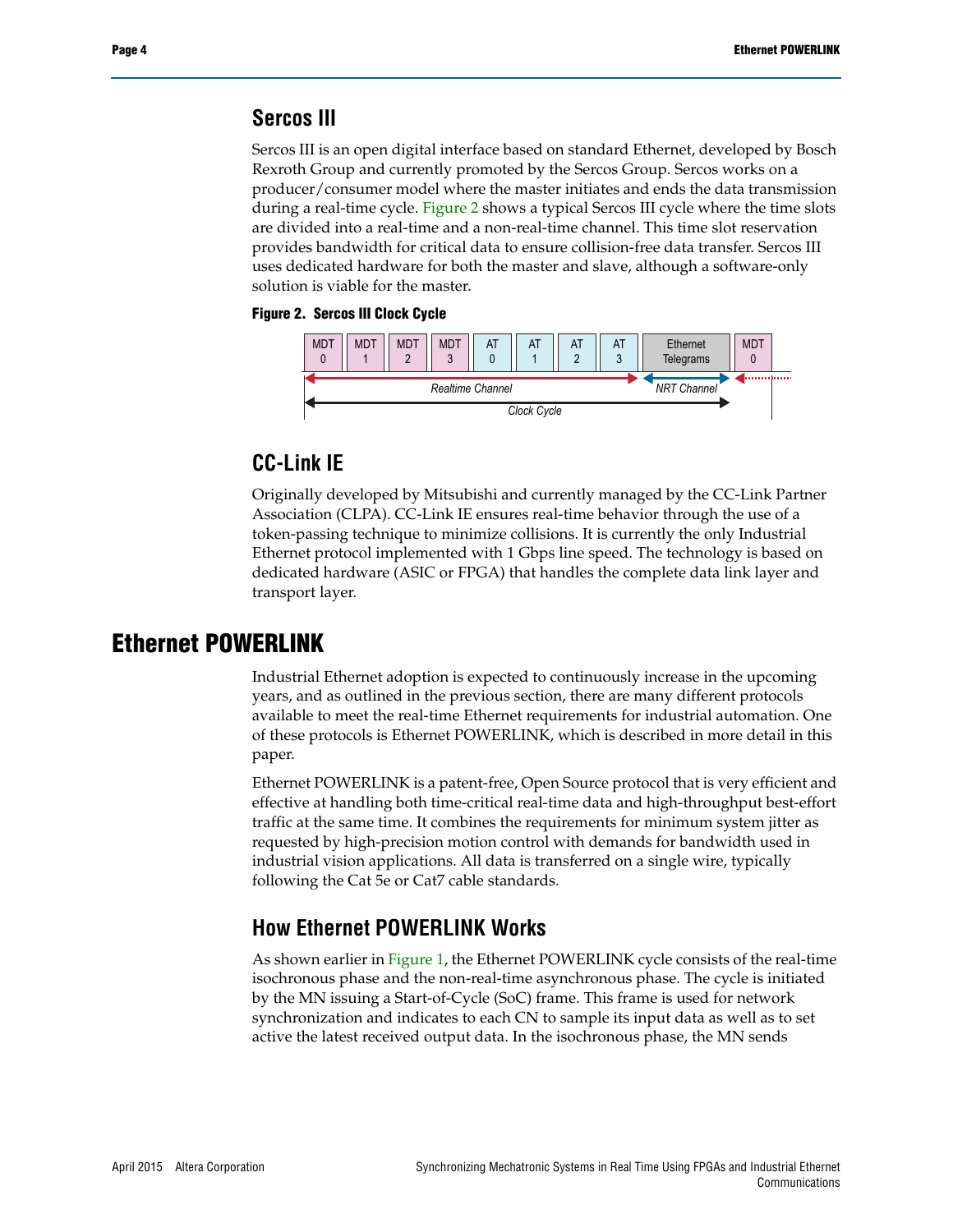individual PollRequest (PReq) frames to each CN on the network. The addressed CN then responds with a PollResponse (PRes) frame. The response is sent as a multicast message, thus making the data available to all nodes in the network. This allows direct cross-communication between the CNs within a single cycle, which guarantees the fastest possible synchronization between nodes.

After the isochronous phase, the MN grants permission to send a standard Ethernet frame to any station on the network. This asynchronous phase is used for non-timecritical communication, such as network management, configuration, diagnose or web-traffic.

# **Multiplexing and PollResponse Chaining**

An automation network typically contains a variety of components requiring highfrequency data updates such as drives and encoders, and devices requiring lower frequency updates such as sensors. Also, in some cases a centralized control approach is preferred, while in others a decentralized one fits best.

Ethernet POWERLINK offers a feature (Multiplexed Slot Assignment) allowing the master to poll slow stations every *n*th cycle. Another feature (Poll Response Chaining) combines all outgoing data from the MN into a single-frame request. The CNs will then send their responses at a specified point of time with fixed predetermined time delays. The latter mechanism is shown in [Figure 3.](#page-4-0)

PollResponse Chaining increases the network performance when several nodes with small amounts of process data are connected, because all CNs receive a single PRes frame from the MN. This frame is sent as multicast instead of all the individual PReq frames in standard mode. PollResponse Chaining is ideal for situations where centralized control loops are utilized in applications such as robotics or Computer Numerical Control (CNC).

<span id="page-4-0"></span>



# **FPGA Implementation of POWERLINK**

A typical POWERLINK slave implementation on an Altera® Cyclone®-family device is illustrated in [Figure 4.](#page-5-0) In this configuration, the POWERLINK slave consists of the following hardware components:

- Altera FPGA (e.g., Cyclone IV device)
- Clock source (quartz crystal oscillator)
- Non-volatile memory (PROM)
- Volatile memory (RAM)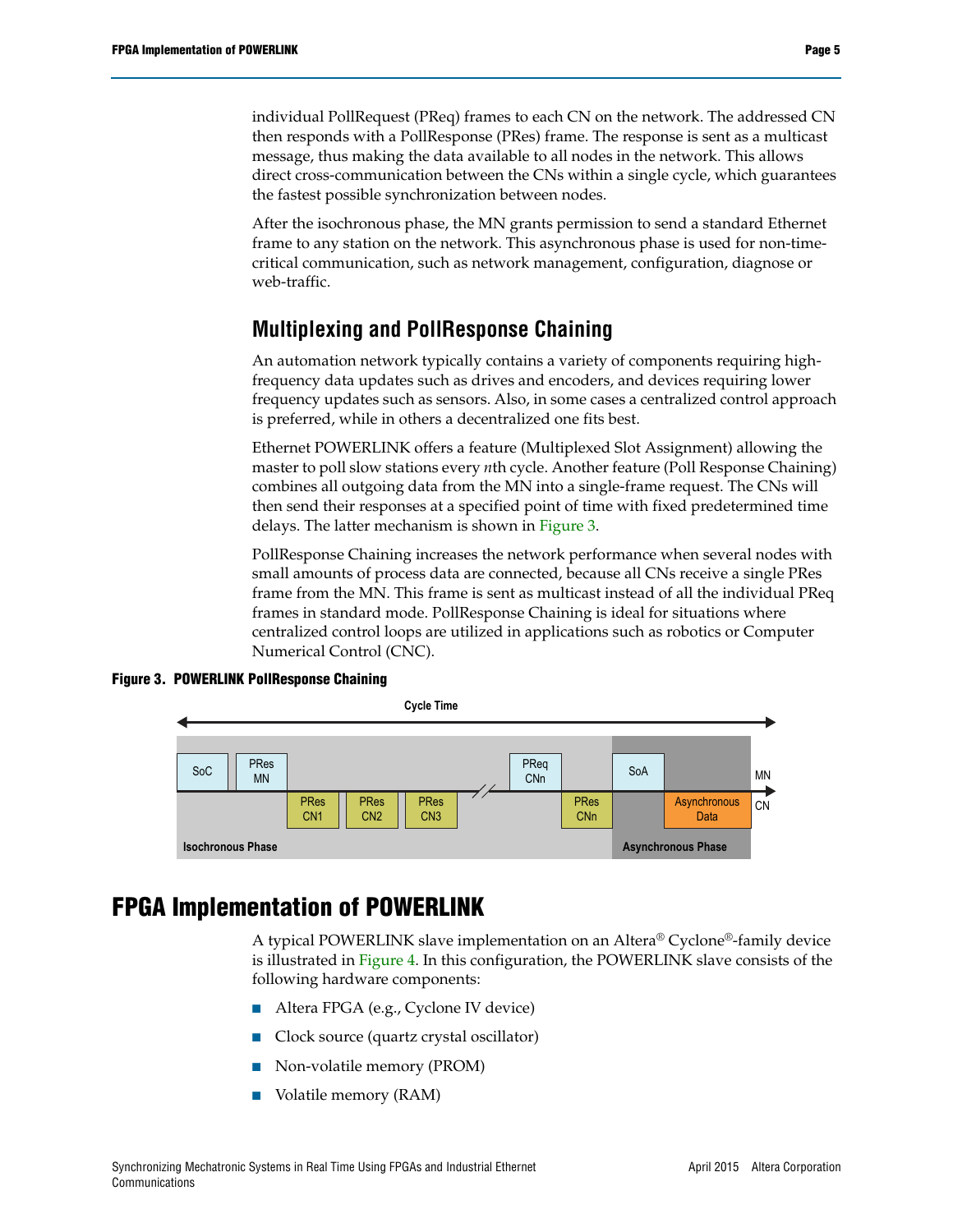- Ethernet physicals (PHYs)
- Ethernet jacks  $(RJ45)$  + transformer
- Diagnostic LEDs
- Node ID switches
- Debugging interface (JTAG)

#### <span id="page-5-0"></span>**Figure 4. Ethernet POWERLINK FPGA Block Architecture**



The Ethernet POWERLINK protocol is implemented in the POWERLINK Communication Processor (PCP). The PCP internally parts into a Soft-IP-Core (POWERLINK IP-Core) and a software stack running on a standard Nios® II embedded microcontroller within the FPGA.

On the left hand side of the block diagram, the required hardware components for booting and running the PCP are listed. They consist of volatile memory (RAM) to run the software stack, non-volatile memory (PROM) to store the firmware, and a clock source.

On the right, hardware parts are shown that directly interact with the user such as the Node ID switches, the diagnostic LEDs (STATUS, ERROR, and PHY LINK/ACTIVITY) and optionally (for debugging purposes) a JTAG interface. At the bottom the connection with the physical network is shown, while the top represents the interface to the host application.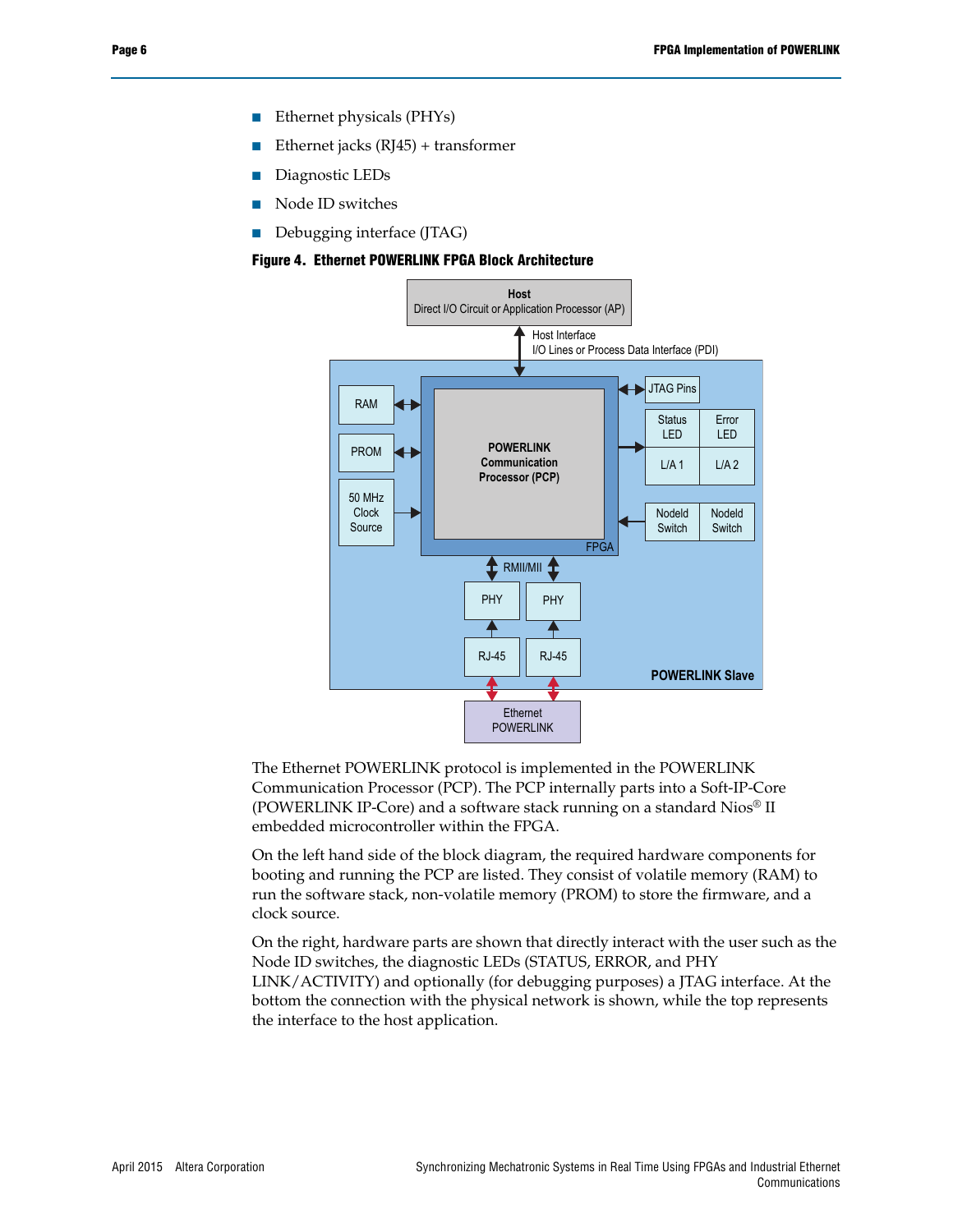# **Ethernet POWERLINK Design Options**

[Figure 5](#page-6-0) shows the following three different configurations for Ethernet POWERLINK slave:

- Direct I/O
- External host processor
- Internal host processor configurations

The direct I/O version consists of the PCP solely. It can be directly connected to up to 32 I/O lines. This configuration is used mainly for simple remote sensors interfacing with analog or digital signals.

Typical Ethernet POWERLINK devices require their own application processor on which the main device firmware is run. This application processor may be an external chip (micro controller, DSP) or reside inside the same chip (Dual Nios configuration, or the ARM® cores of a Cyclone V SoC).

The PCP is connected to the application processor via the process data interface (PDI). Three variants are available for the user to choose from:

- Serial peripheral interface (SPI) for simple applications
- An 8 or 16 bit parallel memory interface for faster throughput
- Altera's on-chip Avalon<sup>®</sup> memory mapped interface for single chip or SoC solutions

<span id="page-6-0"></span>

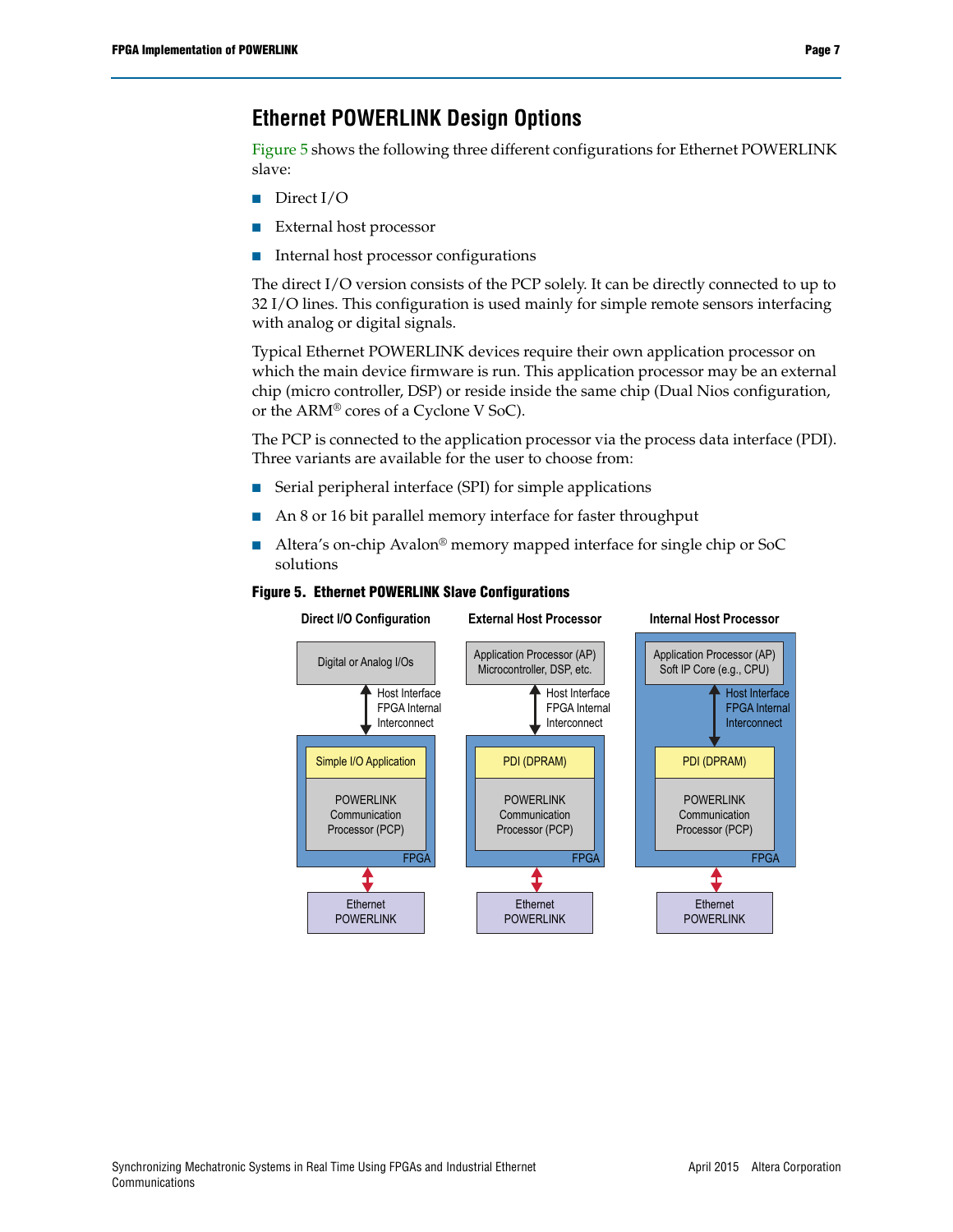#### **Benefits of the FPGA-Based Implementation**

Although there are software implementations of Ethernet POWERLINK that allow running the protocol on standard microcontroller units (MCUs) and processors, the hardware implementation of Ethernet POWERLINK produces the optimal performance. The main reason for it is the Ethernet POWERLINK-aware MAC IP-Core called openMAC, which offers hardware acceleration functionality. An additional benefit of the FPGA implementation is the included openHUB, an Industrial Ethernet hub, that enables placing two (or more) external Ethernet jacks on a device to set up line or ring topologies in the POWERLINK network without a need for further infrastructure components. The PDI is part of the FPGA IP-core.

Note: the PDI and Direct I/O are mutually exclusive



**Figure 6. POWERLINK IP-Core Block Diagram**

#### **Hardware Acceleration of the openMAC**

To understand why hardware acceleration at the Ethernet MAC layer is key, a deeper look into the architecture is necessary.

A main factor for speeding up the automation processes is reducing the overall reaction time of the nodes in the network. In Ethernet POWERLINK, the reaction time of a node is determined by the gap between receiving the PReq from the MN and the start of transmission of the PRes frame: The shorter the gap, the faster the slave.

openMAC now allows to automatically transmit a pre-assembled PRes frame as soon as the PReq is received and recognized. As this is all done in the FPGA logic, the minimum possible gap of 960 ns (the so-called Inter Frame Gap as given by the Ethernet standard) is reached. This auto-response mechanism together with extended filtering on the MAC layer optimally accelerates POWERLINK slave implementations.

In addition, frame transmissions can be scheduled by openMAC (time-triggered sending), which allows Ethernet POWERLINK slaves to operate in PollResponse Chaining mode and Ethernet POWERLINK masters to reduce the system jitter to below 1 microsecond.